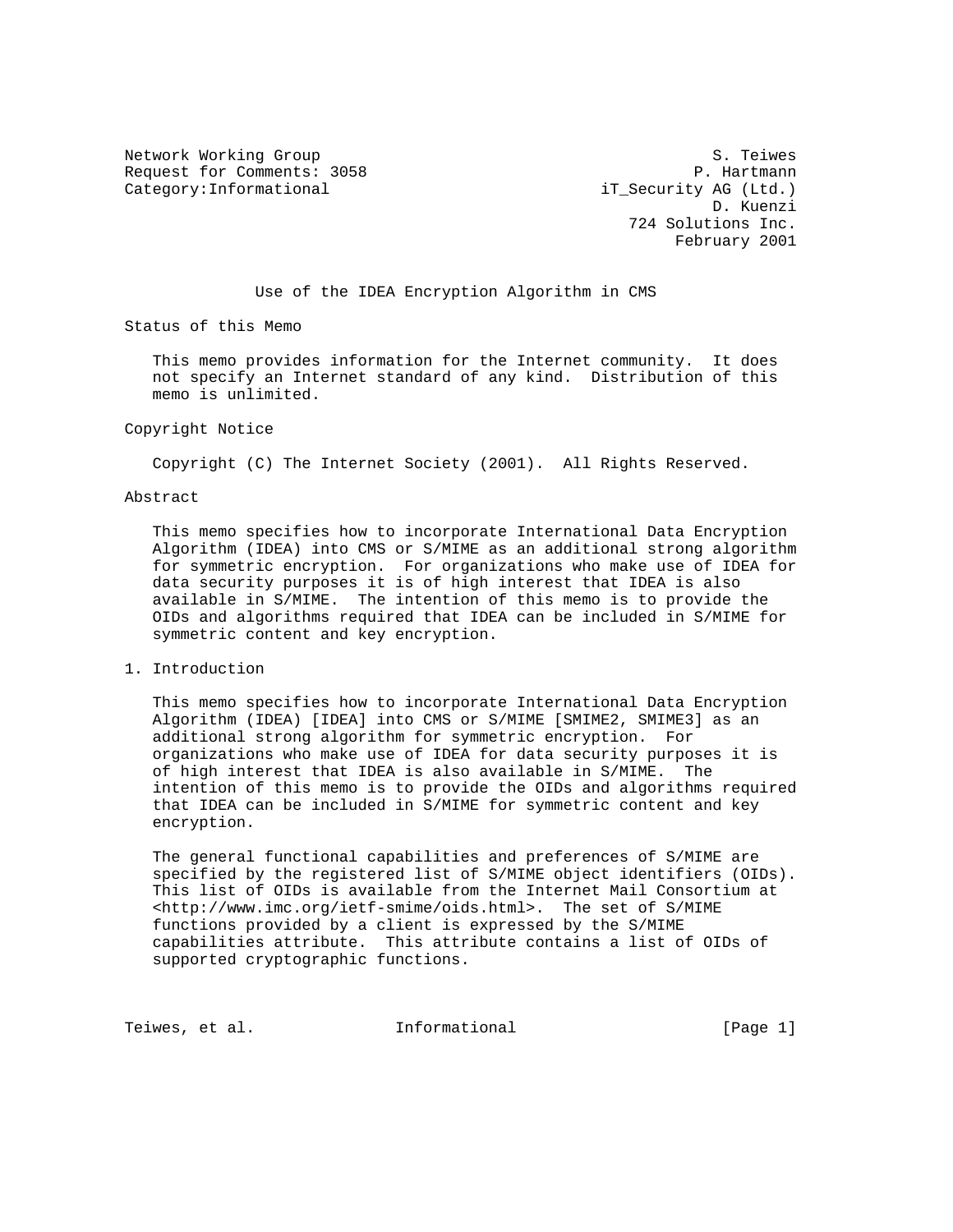In this document, the terms MUST, MUST NOT, SHOULD, and SHOULD NOT are used in capital letters. This conforms to the definitions in [MUSTSHOULD].

2. Object Identifier for Content and Key Encryption

 The Cryptographic Message Syntax [CMS], derived from PKCS#7 [PKCS7], is the framework for the implementation of cryptographic functions in S/MIME. It specifies data formats and encryption processes without naming the cryptographic algorithms. Each algorithm which is used for encryption purposes must be specified by a unique algorithm identifier. For example, in the special case of content encryption the ContentEncryptionAlgorithmIdentifier specifies the algorithm to be applied. However, according to [CMS] any symmetric encryption algorithm that a CMS implementation includes as a content-encryption algorithm must also be included as a key-encryption algorithm.

 IDEA is added to the set of optional symmetric encryption algorithms in S/MIME by providing two unique object identifiers (OIDs). One OID defines content encryption and the other one key encryption. Thus an S/MIME agent can apply IDEA either for content or key encryption by selecting the corresponding object identifier, supplying the required parameter, and starting the program code.

 For content encryption the use of IDEA in cipher block chaining (CBC) mode is recommended. The key length is fixed to 128 bits.

 The IDEA content-encryption algorithm in CBC mode has the object identifier

 IDEA-CBC OBJECT IDENTIFIER ::= { iso(1) identified-organization(3) usdod(6) oid(1) private(4) enterprises(1)  $ascom(188)$  systec(7) security(1) algorithms(1) 2 }

 The identifier's parameters field contains the initialization vector (IV) as an optional parameter.

 IDEA-CBCPar ::= SEQUENCE { iv OCTET STRING OPTIONAL } -- exactly 8 octets

 If IV is specified as above, it MUST be used as initial vector. In this case, the ciphertext MUST NOT include the initial vector. If IV is not specified, the first 64 bits of the ciphertext MUST be considered as the initial vector. However, this alternative of not including IV into "iv OCTET STRING" of IDEA-CBCPar SHOULD NOT be applied in CMS or S/MIME.

Teiwes, et al. **Informational** [Page 2]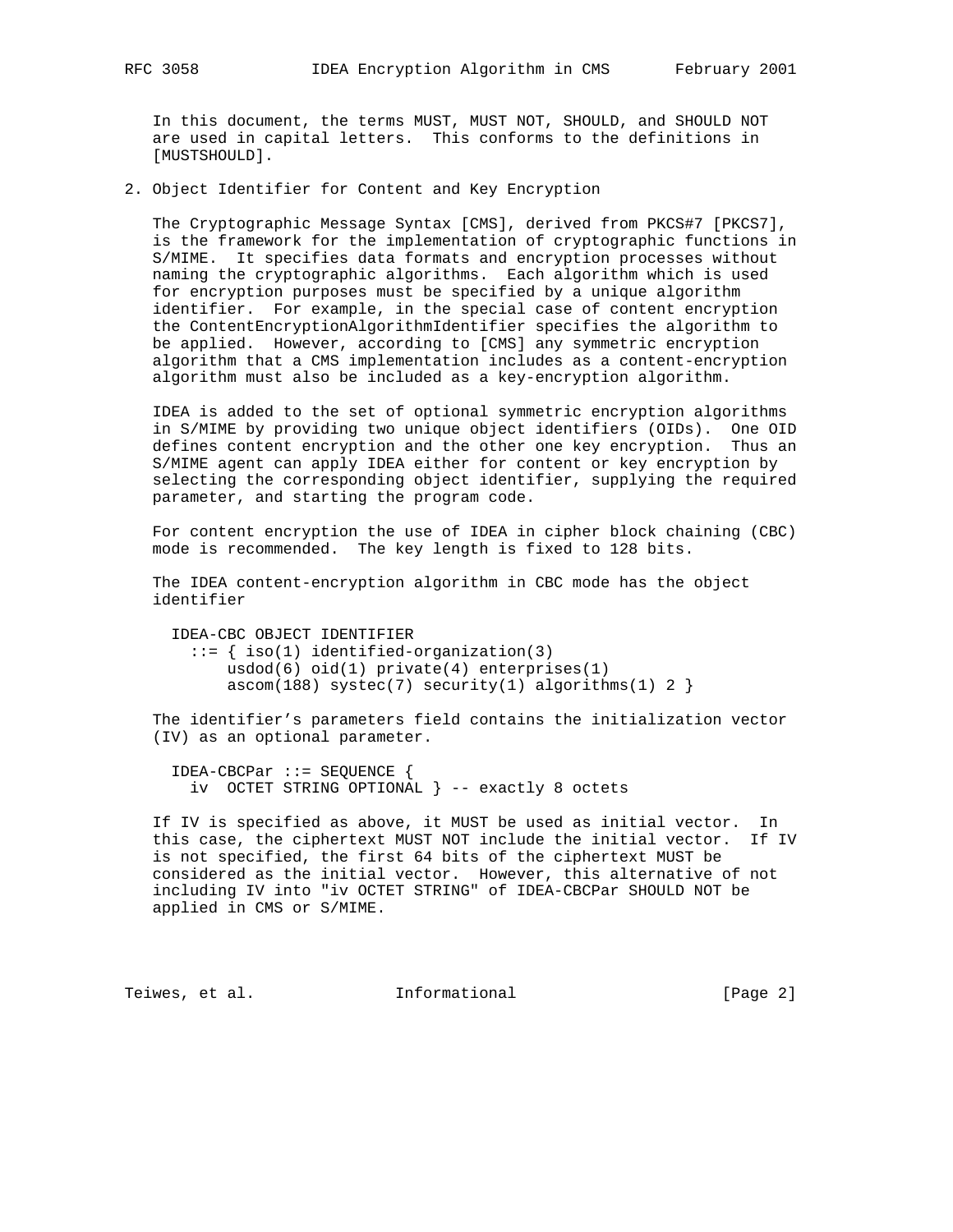The key-wrap/unwrap algorithms used to encrypt/decrypt an IDEA content-encryption key with an IDEA key-encryption key are specified in the following section. Generation and distribution of IDEA key encryption keys are beyond the scope of this document.

The IDEA key-encryption algorithm has the object identifier

 id-alg-CMSIDEAwrap OBJECT IDENTIFIER ::= { iso(1) identified-organization(3) usdod(6) oid(1) private(4) enterprises(1)  $ascom(188)$  systec(7) security(1) algorithms(1) 6 }

The identifier's parameters field MUST be NULL.

3. Key-Wrapping and Unwrapping

 In the following subsections IDEA key-wrap and key-unwrap algorithms are specified in conformance with [CMS], section 12.3.

3.1 IDEA Key Wrap

 The IDEA key-wrap algorithm encrypts an IDEA content-encryption key with an IDEA key-encryption key. The IDEA key-wrap algorithm is defined by:

- 1. Let the content-encryption key (16 octets) be called CEK
- 2. Compute an 8 octet key checksum value on CEK as described in [CMS], section 12.6.1, call the result ICV.
- 3. Let CEKICV := CEK || ICV.
- 4. Generate 8 octets at random, call the result IV.
- 5. Encrypt CEKICV using IDEA in CBC mode and the key-encryption key. Use the random value generated in the previous step as the initialization vector (IV). Call the ciphertext TEMP1.
- 6. Let TEMP2 = IV  $||$  TEMP1.
- 7. Reverse the order of the octets in TEMP2. That is, the most significant (first) octet is swapped with the least significant (last) octet, and so on. Call the result TEMP3.
- 8. Encrypt TEMP3 using IDEA in CBC mode and the key-encryption key. Use an initialization vector (IV) of 0x4adda22c79e82105. The ciphertext is 32 octets long.

## 3.2 IDEA Key Unwrap

 The IDEA key-unwrap algorithm decrypts an IDEA content-encryption key using an IDEA key-encryption key. The IDEA key-unwrap algorithm is defined by:

Teiwes, et al. **Informational** [Page 3]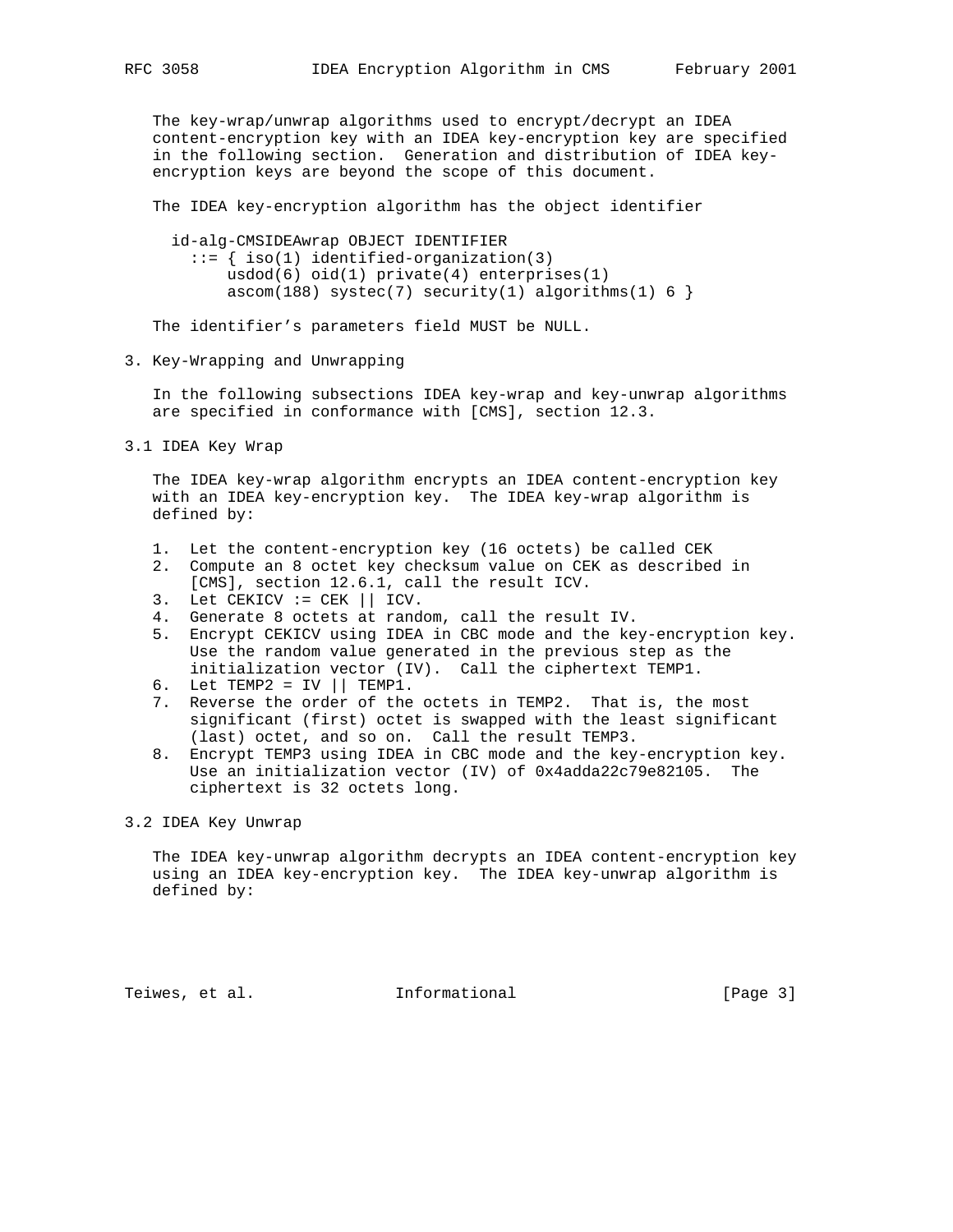- 1. If the wrapped content-encryption key is not 32 octets, then error.
- 2. Decrypt the wrapped content-encryption key using IDEA in CBC mode with the key-encryption key. Use an initialization vector (IV) of 0x4adda22c79e82105. Call the output TEMP3.
- 3. Reverse the order of the octets in TEMP3. That is, the most significant (first) octet is swapped with the least significant (last) octet, and so on. Call the result TEMP2.
- 4. Decompose the TEMP2 into IV and TEMP1. IV is the most significant (first) 8 octets, and TEMP1 is the remaining (last) 24 octets.
- 5. Decrypt TEMP1 using IDEA in CBC mode with the key-encryption key. Use the IV value from the previous step as the initialization vector. Call the plaintext CEKICV.
- 6. Decompose the CEKICV into CEK and ICV. CEK is the most significant (first) 16 octets, and ICV is the least significant (last) 8 octets.
- 7. Compute an 8 octet key checksum value on CEK as described in [CMS], section 12.6.1. If the computed key checksum value does not match the decrypted key checksum value, ICV, then error.
- 8. Use CEK as the content-encryption key.
- 4. SMIMECapabilities Attribute

 An S/MIME client can announce the set of cryptographic functions it supports by using the S/MIME capabilities attribute as specified in [SMIME3]. This attribute provides a partial list of OIDs of cryptographic functions and must be signed by the client. These OIDs should be logically separated in functional categories and MUST be ordered with respect to their preference. If an S/MIME client is required to support symmetric encryption and key wrapping based on IDEA, the capabilities attribute MUST contain the above specified OIDs in the category of symmetric algorithms and key encipherment algorithms. IDEA does not require additional OID parameters since it has a fixed key length of 128 bits.

 The SMIMECapability SEQUENCE representing the IDEA symmetric encryption algorithm MUST include the IDEA-CBC OID in the capabilityID field and the parameters field MUST be absent. The SMIMECapability SEQUENCE for IDEA encryption SHOULD be included in the symmetric encryption algorithms portion of the SMIMECapabilities list. The SMIMECapability SEQUENCE representing IDEA MUST be DER encoded as follows: 300D 060B 2B06 0104 0181 3C07 0101 02.

 The SMIMECapability SEQUENCE representing the IDEA key wrapping algorithm MUST include the id-alg-CMSIDEAwrap OID in the capabilityID field and the parameters field of KeyWrapAlgorithm MUST be absent. The SMIMECapability SEQUENCE for IDEA key wrapping SHOULD be included

Teiwes, et al. 1nformational 1999 [Page 4]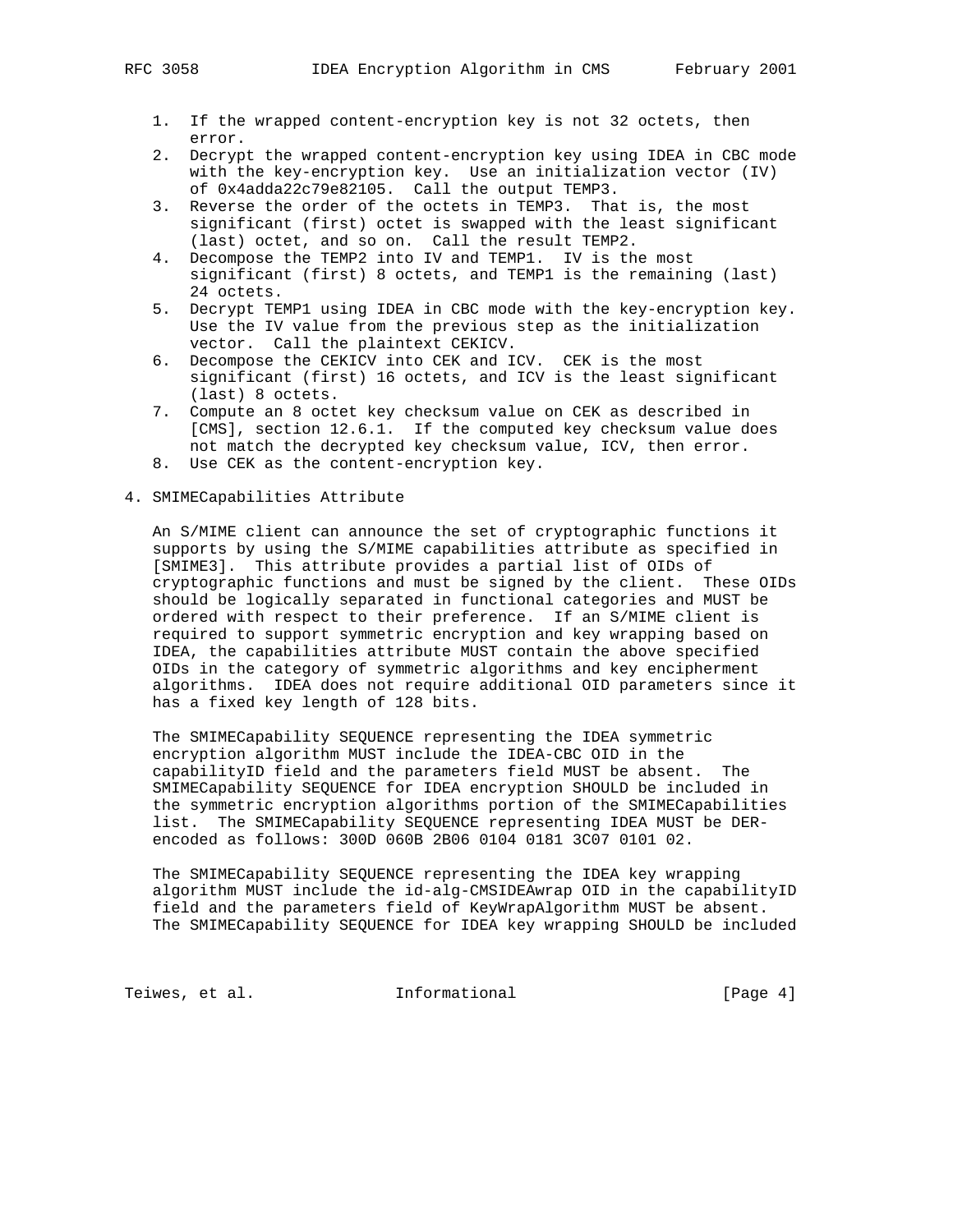in the key encipherment algorithms portion of the SMIMECapabilities list. The SMIMECapability SEQUENCE representing IDEA key wrapping MUST be DER-encoded as follows: 300D 060B 2B06 0104 0181 3C07 0101 06.

 The ASN.1 notation of the SMIMECapability SEQUENCE representing IDEA is

 SMIMECapability ::= SEQUENCE { capabilityID OBJECT IDENTIFIER, parameters ANY DEFINED BY capabilityID OPTIONAL }

 where capabilityID is IDEA-CBC (no parameters) for IDEA content encryption in CBC mode or capabilityID is id-alg-CMSIDEAwrap (no parameters) for IDEA key wrapping.

5. Activation of IDEA in S/MIME Clients

 When a sending agent creates an encrypted message, it has to decide which type of encryption algorithm to use. In general the decision process involves information obtained from the capabilities lists included in messages received from the recipient, as well as other information such as private agreements, user preferences, legal restrictions, etc. If users require IDEA for symmetric encryption, it must be supported by the S/MIME clients on both the sending and receiving side, and it must be set in the user preferences.

- A. References
	- [IDEA] X. Lai, "On the design and security of block ciphers", ETH Series in Information Processing, J.L. Massey (editor), vol. 1, Hartung-Gorre Verlag Konstanz, Technische Hochschule (Zurich), 1992. A. J. Menezes, P.C. v. Oorschot, S.A. Vanstone, "Handbook of Applied Cryptography," CRC Press New York, 1997, p. 265. B. Schneier, "Applied Cryptography," 2nd ed., John Wiley & Sons Inc. New York, 1996, pp. 319-325. IPR: see the "IETF Page of Intellectual Property Rights Notices", http://www.ietf.org/ipr.html
	- [SMIME2] Dusse, S., Hoffman, P., Ramsdell, B., Lundblade, l. and L. Repka, "S/MIME Version 2 Message Specification", RFC 2311, March 1998.
	- [SMIME2] Dusse, S., Hoffman, P., Ramsdell, B. and J. Weinstein, "S/MIME Version 2 Certificate Handling", RFC 2312, March 1998.

Teiwes, et al. **Informational** [Page 5]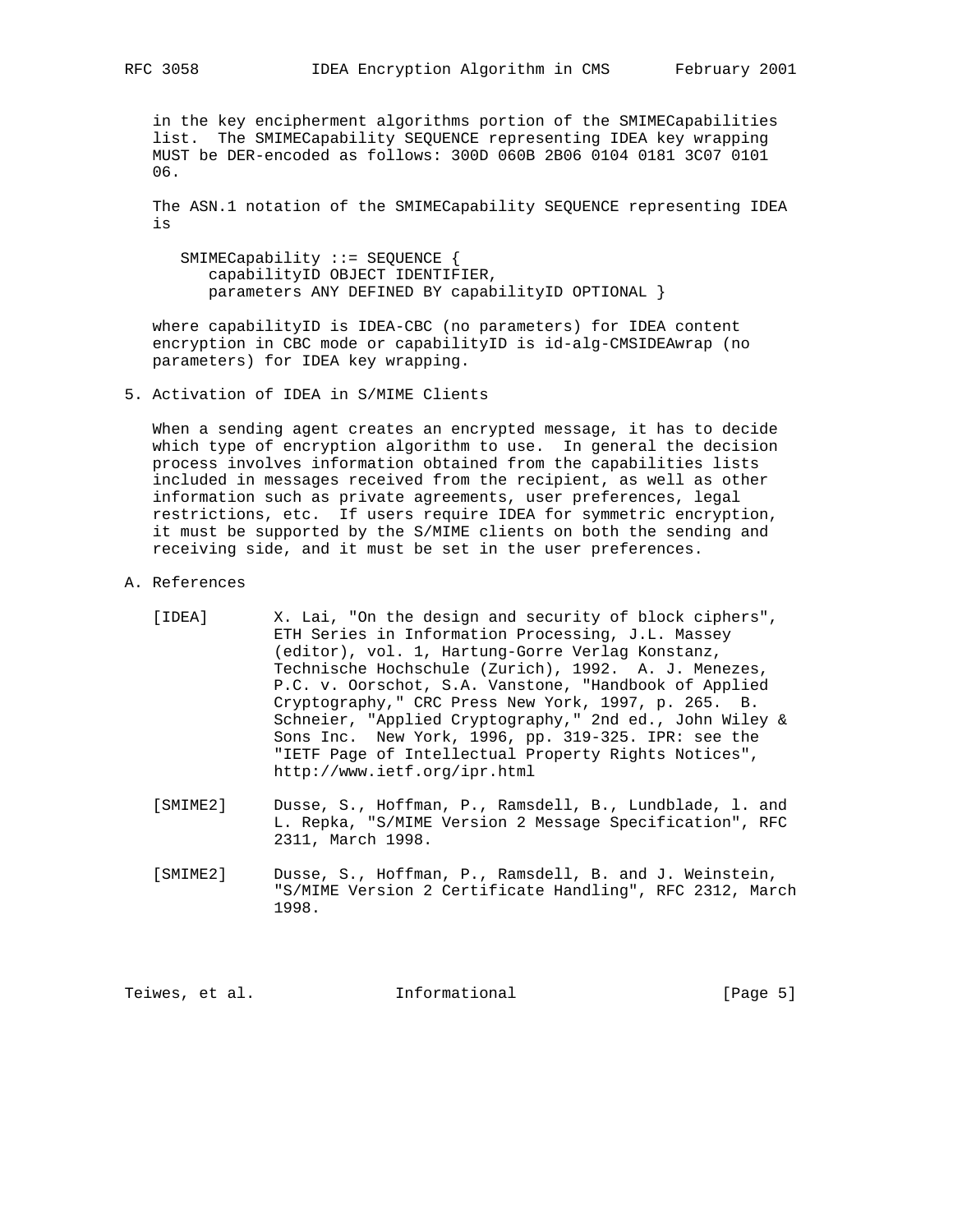- [SMIME3] Dusse, S., Hoffman, P., Ramsdell, B. and J. Weinstein, "S/MIME Version 3 Certificate Handling", RFC 2632, March 1998.
- [SMIME3] Ramsdell, B., "S/MIME Version 3 Message Specification", RFC 2633, June 1999.
- [MUSTSHOULD] Bradner, S.,"Key words for use in RFCs to Indicate Requirement Levels", BCP 14, RFC 2119, March 1997.
- [CMS] Housley, R., "Cryptographic Message Syntax", RFC 2630, June 1999.
- [PKCS7] Kaliski, B., "PKCS #7: Cryptographic Message Syntax Version 1.5", RFC 2315, March 1998.
- B. Comments on IDEA Security and Standards

 The IDEA algorithm was developed in a joint project involving the Swiss Federal Institute of Technology in Zurich (Dr. X. Lai and Prof. J.L. Massey) and Ascom Ltd. The aim of the project was to develop a strong encryption algorithm that could replace the DES algorithm.

 IDEA uses 128-bit secret keys and encrypts one 64-bit block at a time [IDEA]. It was particularly strengthened to protect against differential cryptoanalysis attacks. For the full 8-round IDEA there is no attack known which is better than exhaustive search on the total 128-bit key space.

 IDEA permits the implementation of standard Electronic Data Interchange applications. It has been entered in the ISO/IEC register for encryption algorithms and incorporated in the "SECURITY GUIDE LINES" code list by the UNI/EDIFACT "SECURITY JOINT WORKING GROUP".

C. Intellectual Property Rights Notice

 Ascom Ltd. holds the patent to IDEA. In accordance with the intellectual property rights procedures of the IETF standards process, Ascom offers a non-exclusive license under reasonable and non-discriminatory terms and conditions.

 IDEA(TM) is protected by international copyright law and in addition has been patented in several countries. Because Ascom wants to make this highly secure algorithm widely available, the non-commercial use of this algorithm is free.

Teiwes, et al. **Informational** [Page 6]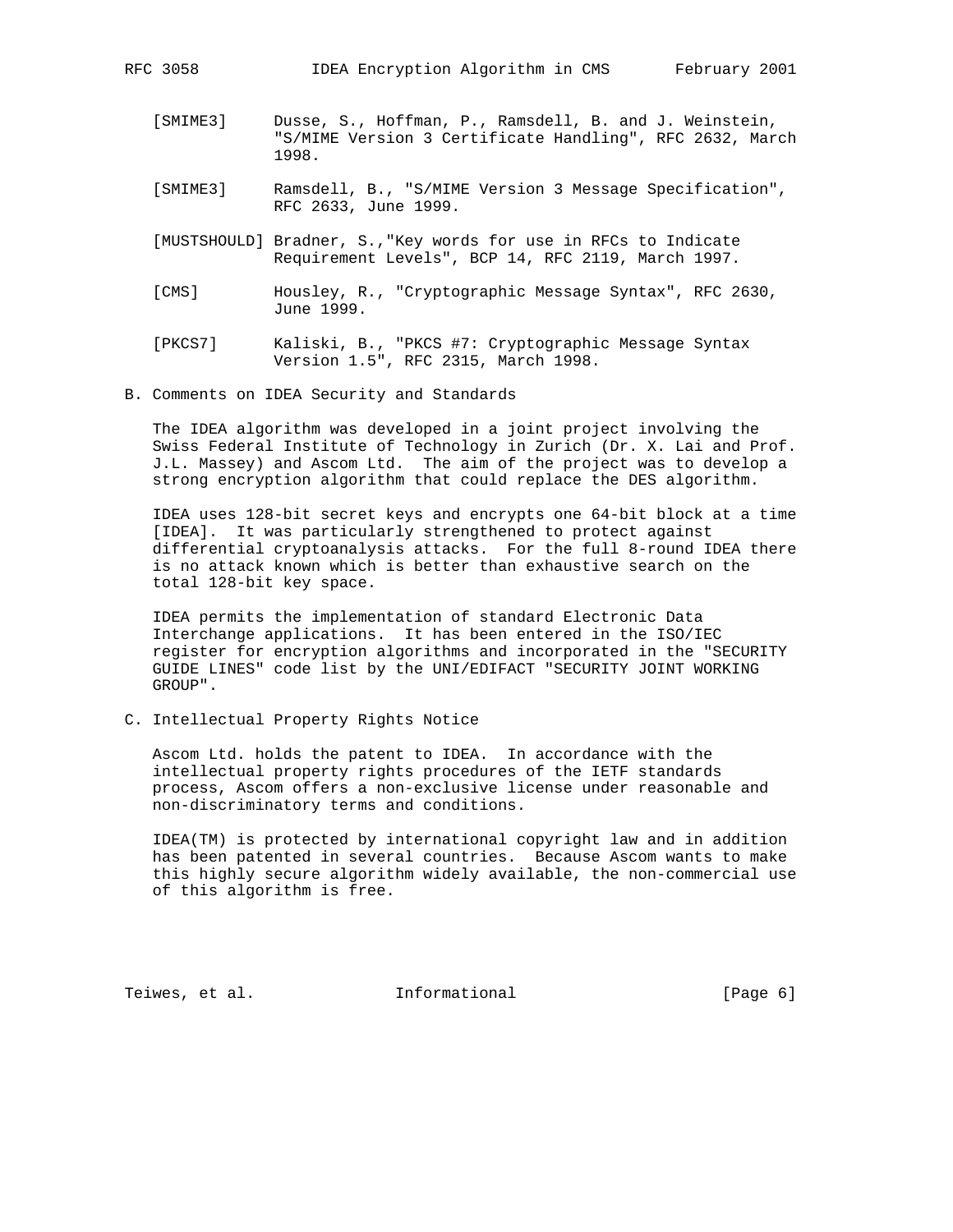Any party wishing to know more about IDEA or to request a license should visit the web sites <http://www.media-crypt.com/>, <http://www.it-sec.com/> or send an e-mail to info@media-crypt.com or Idea@it-sec.com.

## D. Acknowledgements

 We would like to thank Russ Housley, Jim Schaad and Francois Zeller for their contributions to this document.

E. Authors' Addresses

 Stephan Teiwes iT\_Security AG (Ltd.) Badenerstrasse 530 CH-8048 Zurich, Switzerland

 Phone: +41 1 404 8200 Fax : +41 1 404 8201 EMail: stephan.teiwes@it-sec.com

 Peter Hartmann iT\_Security AG (Ltd.) Badenerstrasse 530 CH-8048 Zurich, Switzerland

 Phone: +41 1 404 8200 Fax : +41 1 404 8201 EMail: peter.hartmann@it-sec.com

 Diego Kuenzi 724 Solutions Inc. Bahnhofstrasse 16 CH-5600 Lenzburg, Switzerland

 Phone: +41 62 888 3070 Fax: +41 62 888 3071 EMail: dkuenzi@724.com

Teiwes, et al. 1nformational 1999 [Page 7]